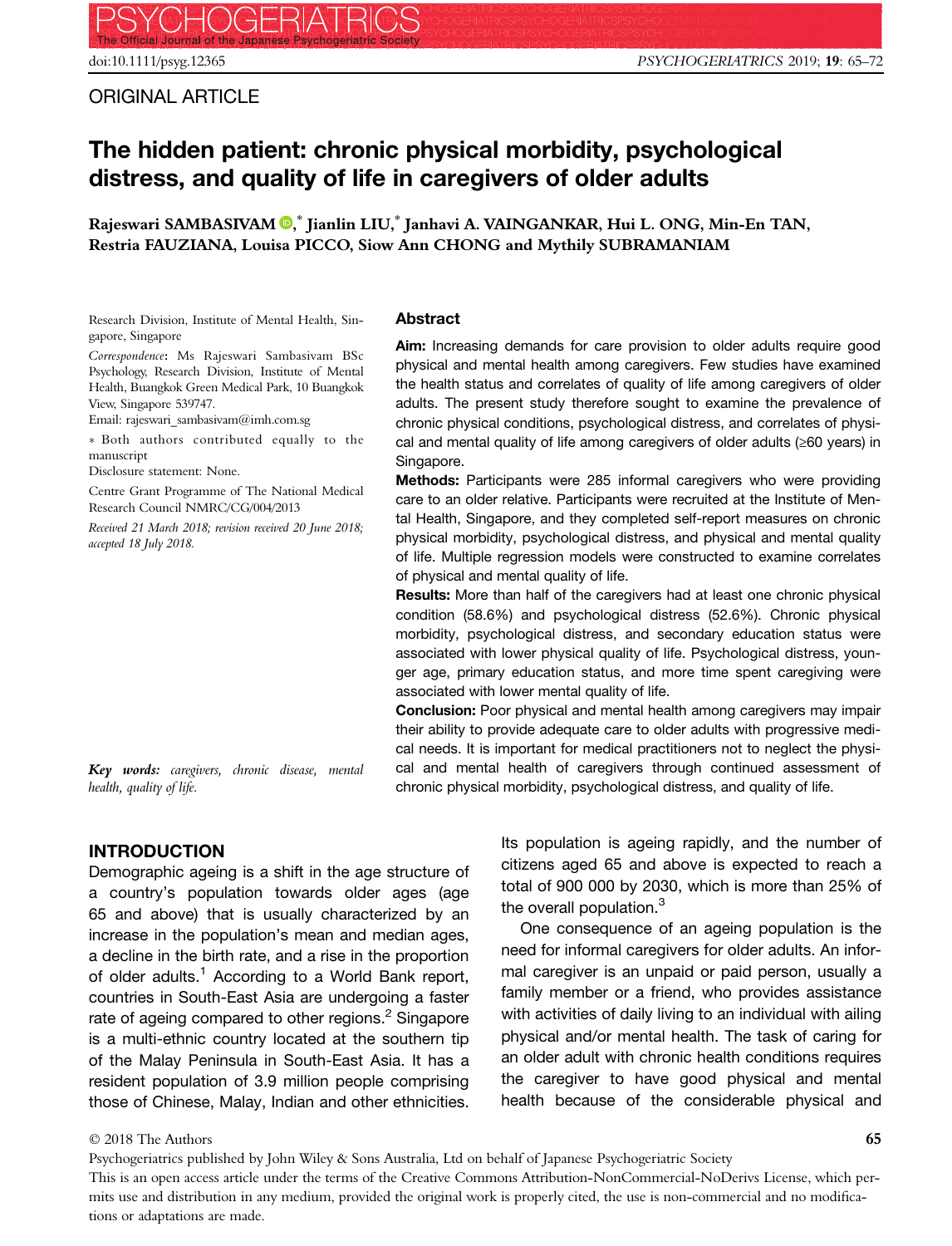emotional demands involved in caregiving, which often includes assisting the older adult with personal hygiene, ensuring that medical needs are met, and dealing with the uncertain prognosis on a daily basis. $4-6$ 

Caregivers are gradually increasing in age, placing them at an increased risk of developing chronic conditions, which has several implications.  $4,6,7$  For instance, caregivers diagnosed with chronic illnesses such as diabetes must maintain their blood sugar level by making sure to take their medication and eat well-balanced meals on time, and they must go for regular medical check-ups, which can be timeconsuming and emotionally draining. Caring for their own health needs in turn reduces the amount of physical and psychological resources that caregivers can provide to older adults under their care. Quality of life is defined as a person's insight of his or her position in life in the context of the culture and value systems in which they live and in relation to one's own goals, expectations, standards, and concerns. It comprises various domains such as the person's physical, psychological and social well-being, personal beliefs, level of independence, and environmental relationships. $8$  Burton et al. examined the hazards of caregiving and found that increased caregiving activity escalates the possibility of a fatigued caregiver, putting the caregiver at a higher risk of declining physical and mental health.<sup>9</sup> Other studies have also observed that poor sleep and increased fatigue have negative effects on caregivers' physical and mental health by exacerbating physical and psychological morbidity, and reducing quality of life.<sup>10</sup> Although some studies have recognized the benefits of caregiving, $11$  most studies have reported a high prevalence of psychological distress, depression, and anxiety. $5-7$  Such detrimental effects on caregivers' health status adversely affect the quality of care that they provide.

Therefore, it is hoped that the findings of the present study will provide additional insight on the prevalence of physical and psychological morbidity, as well as factors associated with caregivers' physical and mental quality of life. Such findings are necessary to better inform holistic interventions that aim to improve both physical and psychological health of caregivers of older adults. The present study thus sought to examine the prevalence of chronic physical conditions and psychological distress and to evaluate correlates of physical and mental quality of life among a sample of caregivers caring for older adults (≥60 years) in Singapore.

## METHOD

#### Sample population and procedure

The present study used a cross-sectional design with convenience sampling to obtain a sample of 285 informal caregivers (mean age  $\pm$  SD: 47.23  $\pm$  10.87 years; range: 21–65 years) who were providing care to older adults. Participants were either referred by medical doctors at the Institute of Mental Health ( $n = 106$ ), which is the only tertiary psychiatric institute in Singapore, or had given prior consent to be re-contacted from an existing research database  $(n = 179)$  that had been part of an earlier populationbased survey that examined the prevalence of dementia in Singapore.<sup>12</sup> Sample size estimation was conducted, and it was found that a sample size of 285 was adequate to achieve a precision level of 3% at 80% power while accounting for 20% of missing data.

The inclusion criteria for the sample were as follows: (i) informal caregiver or family member living with at least one older adult aged 60 years and above and involved in or organized their care; (ii) aged 21–65 years old; (iii) Chinese, Malay, or Indian ethnicity; (iv) the ability to read, write, and speak English fluently; and (v) a Singapore citizen or permanent resident. Older adults were referred to those aged 60 years and above, and some had been diagnosed with chronic conditions, such as dementia. Caregivers who had placed their older relatives in a nursing home at the time of recruitment were excluded. Participants provided written informed consent, and ethics approval was obtained from the Domain Specific Review Board of the National Healthcare Group, Singapore (ref no. 2014/00887).

#### Measures

## Psychological distress

The General Health Questionnaire (GHQ-12) is a selfreport instrument that has been designed for use in clinical settings to assess psychological distress.<sup>13</sup> The 12 items assess the level of psychological distress (e.g. 'Have you recently been feeling unhappy and depressed?') over the past few weeks with a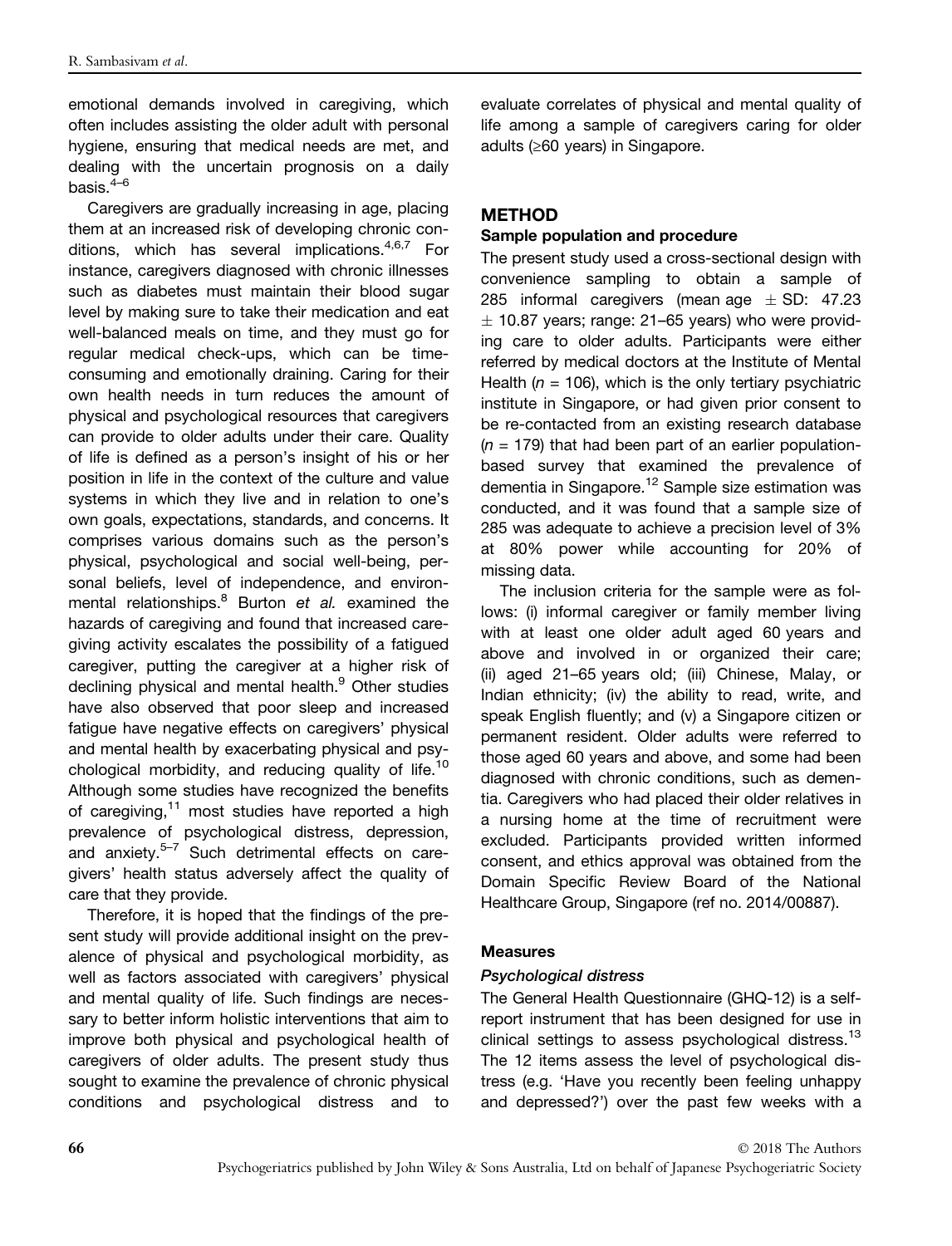4-point Likert-type scale (e.g. range: 0 (better than usual)–3 (much worse than usual)). The total score, which was obtained by summing up the individual scores of the 12 items, ranges from 0 to 36. Higher scores indicate greater psychological distress. In addition, a cut-off score of more than 11 on the GHQ-12 indicates possible clinical caseness of depression and anxiety disorders.<sup>14</sup> The GHQ-12 demonstrated good reliability for assessing the level of psychological distress ( $\alpha = 0.87$ ).

## Physical and mental quality of life

The 36-item Short-Form Health Survey (SF-36) covers eight health domains: (i) physical functioning; (ii) physical role functioning; (iii) bodily pain; (iv) general health; (v) vitality; (vi) social functioning; (vii) emotional role functioning; and (viii) mental health.<sup>15</sup> This widely validated self-report measure is often used as a measure of health-related quality of life.<sup>15</sup> The SF-36 further looks at the level of physical quality of life (physical component summary (PCS)) and mental quality of life (mental component summary (MCS)) by working out the mean average of the physically relevant items and the emotionally relevant items.<sup>16</sup> Higher scores on the PCS and MCS indicate better physical and mental quality of life, respectively. The PCS and MCS showed good reliability indexes for the levels of physical  $(\alpha = 0.79)$  and mental  $(\alpha = 0.85)$  quality of life, respectively.

## Sociodemographic characteristics and chronic conditions checklist

Demographic information included the caregivers' age, gender, marital status, ethnicity, education, employment, relationship to the older adult, and total time spent caregiving. To determine the number and type of chronic health conditions, participants were asked to check a list of history of health problems that included arthritis, asthma, back injuries, diabetes, hyperlipidaemia, hypertension, migraine, thyroid disease, mood disorder, anxiety disorders, and schizophrenia spectrum disorders. The total time spent on caregiving was calculated based on the time spent per day (i.e. no time, 1–2 h, 3–5 h, or 6 h or more) assisting or engaging with the older adult in eight areas of care (communicating, using transport, dressing, eating, grooming, supervision, toileting, and bathing).

#### Statistical Analyses

The means and standard deviations were calculated for continuous variables, while frequencies and percentages were calculated for categorical variables. Multiple regression models were constructed to examine the correlates of physical (PCS) and mental (MCS) quality of life. Correlates examined in the models included age, gender, ethnicity, education, marital status, employment status, caregivers' relationship to the older adult, total time spent caregiving, chronic physical condition of caregivers and care recipients, and psychological distress. Data were analyzed with SPSS version 23.0 (SPSS Inc., Chicago, IL, USA), with statistical significance level set at 0.05 for all procedures.

## RESULTS

#### Sociodemographic and clinical characteristics

The sociodemographic and clinical characteristics of the overall sample are summarized in Table 1. The mean age of the caregivers was  $47.23 \pm 10.87$  years, and the majority were women (64.6%), of Chinese ethnicity (56.1%), married (60.7%), employed (75.8%), and had completed pre-tertiary education (36.6%). In addition, more than half (85.6%) of the caregivers were providing care to an immediate family member.

More than half (58.6%) of the caregivers had at least one chronic physical condition. Frequencies and percentages of each chronic physical condition are presented in Table 1. The most prevalent chronic physical condition was hyperlipidaemia (26.3%), followed by hypertension (22.1%) and back injuries (11.6%). The overall prevalence of psychological distress was 52.6% among this sample of caregivers. We had also assessed the overall level of psychological distress (mean  $\pm$  SD: 11.03  $\pm$  5.29) as well as physical (PCS) (mean  $\pm$  SD: 52.36  $\pm$  7.11) and mental (MCS) (mean  $\pm$  SD: 49.51  $\pm$  9.50) quality of life.

## Correlates of quality of life among caregivers of older adults

Tables 2 and 3 present two separate multiple regression models that examined the correlates of physical (PCS) and mental (MCS) quality of life among caregivers. In the first model, which examined the correlates of PCS, participants without any chronic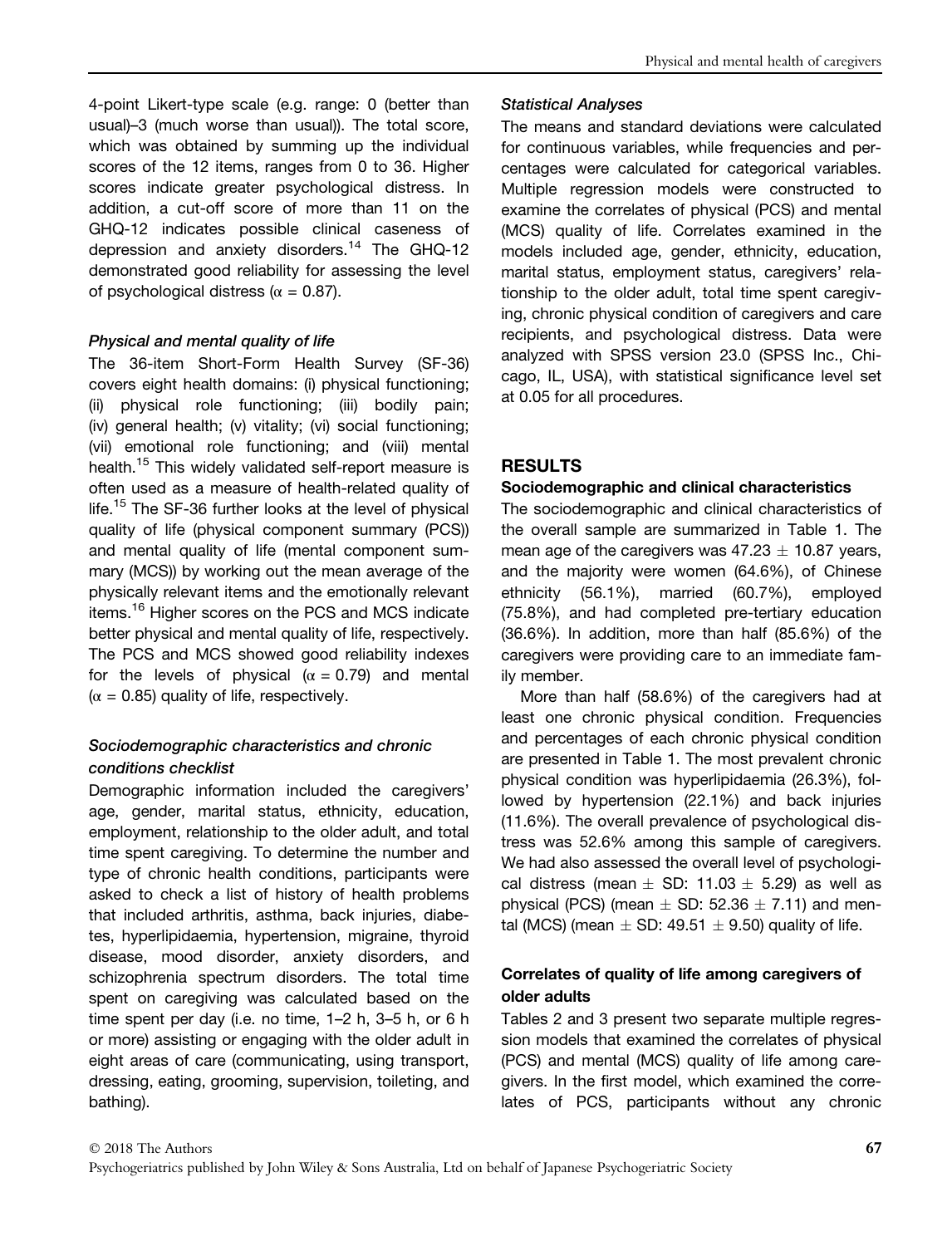| Table 1 Characteristics of the overall sample |  |
|-----------------------------------------------|--|
|-----------------------------------------------|--|

|                                                                   | Total       |      |  |
|-------------------------------------------------------------------|-------------|------|--|
|                                                                   | $(N = 285)$ |      |  |
| Variable                                                          | Frequency   | %    |  |
| Age (mean $\pm$ SD: 47.23 $\pm$ 10.87 years)                      |             |      |  |
| $21 - 39$                                                         | 75          | 26.3 |  |
| $40 - 65$                                                         | 210         | 73.7 |  |
| Gender                                                            |             |      |  |
| Male                                                              | 101         | 35.4 |  |
| Female                                                            | 184         | 64.6 |  |
| Marital status                                                    |             |      |  |
| Single/other (separated/divorced/                                 | 112         | 39.3 |  |
| widowed)                                                          |             |      |  |
| Married                                                           | 173         | 60.7 |  |
| Ethnicity                                                         |             |      |  |
| Chinese                                                           | 160         | 56.1 |  |
| Malay                                                             | 38          | 13.4 |  |
| Indian                                                            | 87          | 30.5 |  |
| Education                                                         |             |      |  |
| Primary or below                                                  | 9           | 3.2  |  |
| Secondary                                                         | 76          | 26.8 |  |
| Pre-tertiary                                                      | 104         | 36.6 |  |
| Tertiary and above                                                | 95          | 33.4 |  |
| Employment                                                        |             |      |  |
| Unemployed                                                        | 69          | 24.2 |  |
| Employed                                                          | 216         | 75.8 |  |
| Caregiver's relationship to older adult                           |             |      |  |
| Child                                                             | 224         | 78.6 |  |
| Spouse                                                            | 18          | 6.3  |  |
| Other                                                             | 43          | 15.1 |  |
| Total time spent on caregiving (mean $\pm$ SD: 3.60 $\pm$ 3.93 h) |             |      |  |
| Psychological distress caseness                                   |             |      |  |
| Psychologically distressed                                        | 150         | 52.6 |  |
| Not distressed                                                    | 135         | 47.4 |  |
| Chronic physical condition diagnosis                              |             |      |  |
| At least one diagnosis                                            | 167         | 58.6 |  |
| No diagnosis                                                      | 118         | 41.4 |  |
| Chronic physical condition types <sup>†</sup>                     |             |      |  |
| Arthritis                                                         | 19          | 6.7  |  |
| Asthma                                                            | 19          | 6.7  |  |
| <b>Back injuries</b>                                              | 33          | 11.6 |  |
| <b>Diabetes</b>                                                   | 25          | 8.8  |  |
| Hyperlipidaemia                                                   | 75          | 26.3 |  |
| Hypertension                                                      | 63          | 22.1 |  |
| Migraine                                                          | 15          | 5.3  |  |
| Thyroid disease                                                   | 10          | 3.5  |  |
| <b>Total Scores</b>                                               | Mean        | SD   |  |
| Psychological distress (GHQ-12)                                   | 11.03       | 5.29 |  |
| Physical quality of life (PCS)                                    | 52.36       | 7.11 |  |
| Mental quality of life (MCS)                                      | 49.51       | 9.50 |  |

† Exact percentages based on the total sample were used for each chronic physical condition type. GHQ-12, General Health Questionnaire; MCS, SF-36 mental component summary; PCS, SF-36 physical component summary; SF-36, 36-item Short Form Health Survey.

physical conditions ( $β = 3.27$ , 95%CI: 1.58-4.95,  $P < 0.001$ ) or psychological distress ( $\beta = 2.08$ , 95% CI:  $0.43-3.73$ ,  $P = 0.014$ ) had significantly higher levels of physical quality of life. Participants who had obtained secondary education status had significantly lower levels of physical quality of life than those who had obtained tertiary education  $(\beta = -3.22, 95\%$ CI:  $-5.31 - -1.14, P = 0.003$ ). In the second model, which examined the correlates of MCS, participants without psychological distress (β = 8.88, 95%CI: 6.85–10.91, P < 0.001) and who were older  $(\beta = -4.80, 95\%$ CI:  $-5.64 - 0.23$  $P < 0.001$ ) had significantly higher levels of mental quality of life. Participants who had primary education status had significantly lower mental quality of life than those who had obtained tertiary education (β = −5.89, 95%CI −11.72–−0.06, P = 0.05). Participants whose care recipients needed care occasionally also had a significantly lower level of mental quality of life ( $\beta = -2.93$ , 95%Cl  $-5.64 - 0.23$ ,  $P = 0.03$ ) than participants whose care recipients did not need any care.

## **DISCUSSION**

Extending from previous research on chronic physical morbidity and psychological distress in caregivers,  $6,7$  the present study aimed to examine the prevalence of chronic physical morbidity and psychological distress and to evaluate correlates of quality of life in caregivers of older adults in Singapore.

More than half (58.6%) of the caregivers reported at least one chronic physical condition, which is lower than the prevalence rate (81.5%) reported in a study of informal caregivers of older adults in the USA.<sup>17</sup> The caregiver sample in the study by Wang et al. had a higher mean age  $\pm$  SD (65.4  $\pm$  12.6 years) than the present study (47.23  $\pm$  10.87 years), which could account for the higher prevalence rate of chronic physical conditions in the US study.<sup>17</sup> Although the present study had a lower mean age, the majority (73.7%) of caregivers were within the 40–65 age range. One in four Singaporeans above the age of 40 has been diagnosed with at least one chronic physical condition, and the risk of being diagnosed with a chronic physical condition increases with age.<sup>18</sup> The caregivers with at least one chronic physical condition in the present study had a lower physical quality of life than those without any chronic physical conditions. The most prevalent chronic conditions were hyperlipidaemia, hypertension, and back injuries. Chronic conditions, such as hypertension and back injuries, are reported to have a significant negative impact on quality of life,<sup>19,20</sup> and caregivers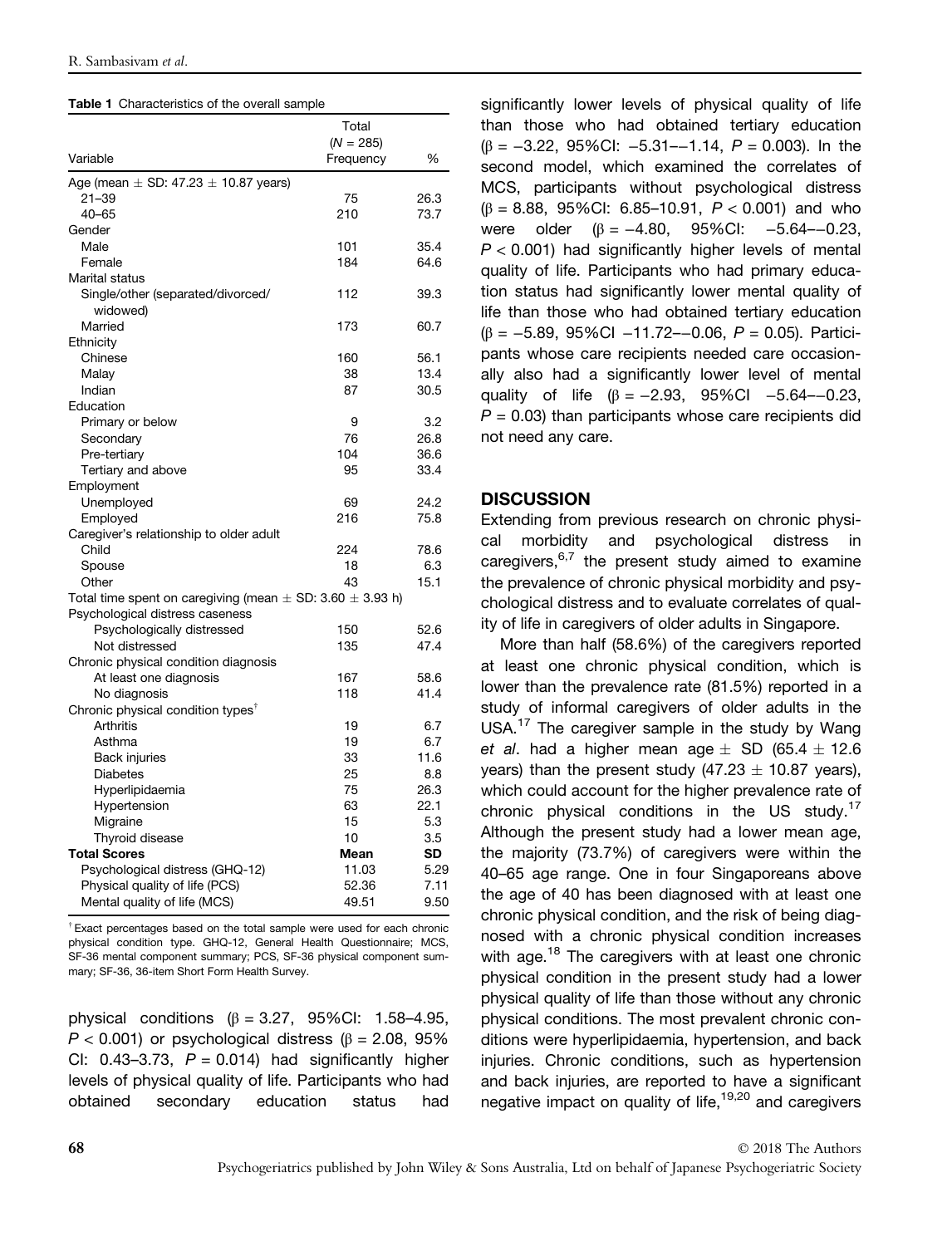|  |  | Table 2 Multiple regression model for correlates of physical quality of life (physical component summary) |  |
|--|--|-----------------------------------------------------------------------------------------------------------|--|
|  |  |                                                                                                           |  |

|                                                     | β       | 95%CI   |         | $P$ -value |
|-----------------------------------------------------|---------|---------|---------|------------|
| Age                                                 | $-0.04$ | $-2.03$ | 1.96    | $-0.97$    |
| Gender (male)                                       | 0.74    | $-0.94$ | 2.42    | 0.30       |
| Ethnicity (non-Chinese)                             | $-1.41$ | $-3.07$ | 0.25    | 0.10       |
| Marital status (single/other)                       | $-1.03$ | $-2.73$ | 0.68    | 0.24       |
| Employment status (unemployed)                      | $-0.89$ | $-2.78$ | 0.10    | 0.35       |
| Education (primary)                                 | $-3.72$ | 0.8.5   | 1.03    | 0.12       |
| Education (secondary)                               | $-3.22$ | $-5.31$ | $-1.14$ | $0.01*$    |
| Education (pre-university)                          | $-0.82$ | $-2.79$ | 1.14    | 0.41       |
| Education (tertiary)                                | Ref.    |         |         |            |
| Relationship (child)                                | 1.61    | $-1.98$ | 5.19    | 0.34       |
| Relationship (other)                                | 2.43    | $-1.54$ | 6.39    | 0.23       |
| Relationship (spouse)                               | Ref.    |         |         |            |
| Time spent caregiving (no time)                     | 0.39    | $-2.17$ | 2.92    | 0.97       |
| Time spent caregiving (1-2 h)                       | $-0.27$ | $-2.71$ | 2.18    | 0.83       |
| Time spent caregiving (3-5 h)                       | $-1.17$ | $-3.48$ | 1.13    | 0.32       |
| Time spent caregiving (>6 h)                        | Ref.    |         |         |            |
| Chronic physical condition caregiver (no)           | 3.27    | 1.58    | 4.95    | $0.001**$  |
| Chronic physical condition care recipient (no)      | 1.11    | $-1.95$ | 4.17    | 0.29       |
| Extent of care needed (Needs care much of the time) | $-1.96$ | $-4.30$ | 0.39    | 0.10       |
| Extent of care needed (Needs care occasionally)     | 0.10    | $-2.11$ | 2.30    | 0.93       |
| Extent of care needed (Does not need care)          | Ref.    |         |         |            |
| Psychological distress (no)                         | 2.08    | 0.43    | 3.73    | $0.01*$    |

 $*P < 0.01$ .  $*P \le 0.001$ . Cl, confidence interval.

with back injuries were likely to have had difficulties in their mobility, which may hinder their ability to provide day-to-day care for themselves and those older adults under their care. Other chronic conditions like diabetes were also reported to be associated with emotional distress, and comorbid physical and mental health conditions are likely to result in poorer physical and emotional outcomes among caregivers.<sup>6</sup>

The present study found that 52.6% of the caregivers had psychological distress. This is similar to previously reported prevalence rates (51–55%) of

Table 3 Multiple regression model for correlates of mental quality of life (mental component summary)

|                                                     | β<br>$-4.80$ | 95%CI    |         | P-value    |  |
|-----------------------------------------------------|--------------|----------|---------|------------|--|
| Age (21-39 years)                                   |              | $-7.25$  | $-2.35$ | $0.001***$ |  |
| Gender (male)                                       | 0.53         | $-1.53$  | 2.60    | 0.61       |  |
| Ethnicity (non-Chinese)                             | 0.70         | $-1.34$  | 2.73    | 0.50       |  |
| Marital status (single/other)                       | $-0.46$      | $-2.55$  | 1.64    | 0.67       |  |
| Employment status (unemployed)                      | $-0.08$      | $-2.23$  | 2.40    | 0.94       |  |
| Education (primary)                                 | $-5.89$      | $-11.72$ | $-0.06$ | $0.05*$    |  |
| Education (secondary)                               | $-1.99$      | $-4.55$  | 0.58    | 0.13       |  |
| Education (pre-university)                          | 0.35         | $-2.06$  | 2.76    | 0.77       |  |
| Education (tertiary)                                | Ref.         |          |         |            |  |
| Relationship (child)                                | $-0.65$      | $-5.05$  | 3.75    | 0.77       |  |
| Relationship (other)                                | 1.95         | $-2.93$  | 6.82    | 0.43       |  |
| Relationship (spouse)                               | Ref.         |          |         |            |  |
| Time spent caregiving (no time)                     | 1.66         | $-1.50$  | 4.78    | 0.30       |  |
| Time spent caregiving (1-2 h)                       | 0.42         | $-2.59$  | 3.42    | 0.79       |  |
| Time spent caregiving (3-5 h)                       | 0.50         | $-2.34$  | 3.34    | 0.73       |  |
| Time spent caregiving (>6 h)                        | Ref.         |          |         |            |  |
| Chronic physical condition caregiver (no)           | 0.54         | $-1.53$  | 2.61    | 0.61       |  |
| Chronic physical condition care recipient (no)      | 1.01         | $-2.75$  | 4.76    | 0.60       |  |
| Extent of care needed (Needs care much of the time) | $-1.07$      | $-3.95$  | 1.81    | 0.47       |  |
| Extent of care needed (Needs care occasionally)     | $-2.93$      | $-5.64$  | $-0.23$ | $0.03*$    |  |
| Extent of care needed (Does not need care)          | Ref.         |          |         |            |  |
| Psychological distress (no)                         | 8.88         | 6.85     | 10.91   | $0.001***$ |  |

\* P < 0.05. \*\* P < 0.01. \*\*\* P ≤ 0.001. CI, confidence interval.

© 2018 The Authors

Psychogeriatrics published by John Wiley & Sons Australia, Ltd on behalf of Japanese Psychogeriatric Society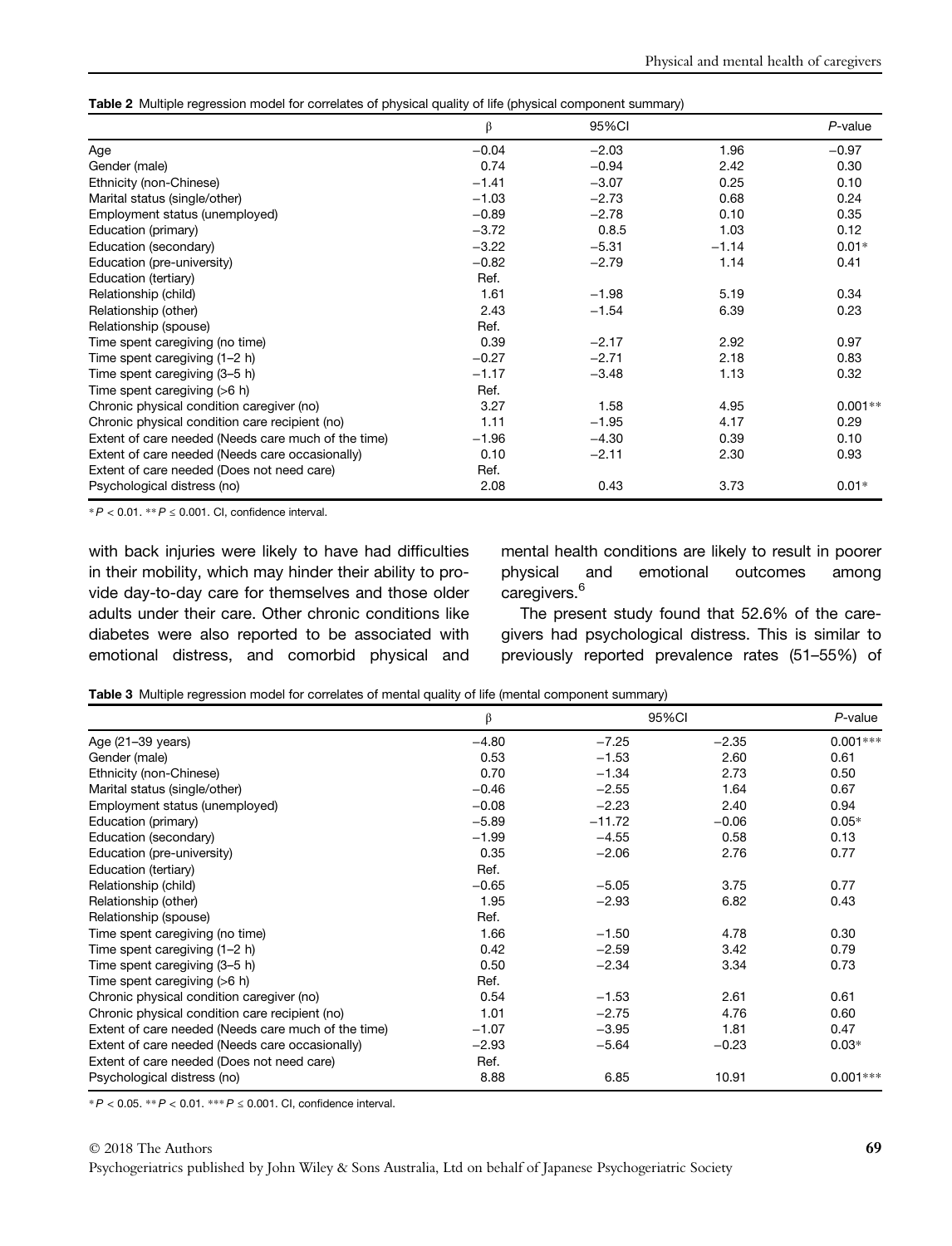psychological distress in caregivers.<sup>21</sup> As suggested by Hudson et al., caregivers experience multiple negative physical, emotional, social, and financial stressors due to the increased demands of caregiving, leading to overwhelming stress and psychological distress.<sup>21</sup>

The findings of this study corroborate previous research on the distinct properties of the PCS and MCS because of different factors found to be associated with these. $22,23$  First, the present study observed that lower education level, the presence of chronic physical conditions, and the presence of psychological distress were associated with a lower physical quality of life. A higher education status could result in a greater availability of economic resources, which in turn may have a positive influence on physical quality of life. While there have been positive findings on the influence of education on quality of life in other populations,  $24,25$  past research has not examined the influence of education status on physical quality of life among caregivers of older adults. Next, the presence of chronic physical conditions and psychological distress may suggest languishing physical and mental health among caregivers. In addition to the burden of caring for an older adult, caregivers are likely to experience multiple daily stressors that may result in a lower physical quality of life. $4,6,7$ 

Younger age, lower education level, psychological distress, and care recipients who needed occasional care were associated with a lower mental quality of life. Previous research found that older age was associated with a lower mental quality of life among caregivers, which was contradictory to the present study findings.  $26,27$  However, samples of caregivers in previous studies were older (mean range: 60.36– 65.7 years) than in the present study (mean age: 47.23 years). In addition, these studies were focused on caregivers of stroke patients who may have faced different challenges and experienced a differential impact on mental quality of life compared to caregivers of older adults.<sup>26,27</sup> Further research that examines age differences and mental quality of life among caregivers of older adults may clarify this discrepancy; specifically, research may consider exploring differences in mental quality of life between younger (mean: 40 years) and older caregivers (mean: 60 years) of older adults while adjusting for other potential confounding variables. A systematic

review conducted by Farina et al. reports that when care recipients demand more care from their caregivers, the quality of life of the latter is negatively affected.<sup>28</sup>

The present study's findings on psychological distress and mental quality of life are supported by previous studies,  $6,7$  which showed that higher levels of psychological distress are associated with poorer mental quality of life among caregivers. Importantly, more time spent dealing with daily challenges associated with caregiving may in turn result in persistent psychological distress with deleterious effects on mental quality of life among caregivers.<sup>29</sup> Recognizing these factors is critical as they help to address the caregivers' issues more effectively.

#### Study limitations

The present study adopted a cross-sectional design to assess the physical and mental health of caregivers. This did not allow for the interpretation of causal relationships such as whether greater psychological distress reduced quality of life. Future longitudinal research should examine potential changes between correlates of physical and mental quality of life over time. Latent growth models may also be constructed to examine the trajectories of quality of life. This will enable researchers to understand the risk and protective factors that influence physical and mental quality of life over time. Study inclusion was limited to caregivers who were able to read and understand the English questionnaire in the study. This limits generalizability for caregivers with low education or those educated in other languages such as Chinese, Malay, or Tamil. The additional use of convenience sampling may have introduced bias into the present study, but this was necessary to achieve an adequate sample size of caregivers who were providing care to older adults.

The GHQ-12 and the SF-36 (MCS) contain similar items, and this may have an implication from a conceptual perspective because of the possibility of measuring a single construct. From a statistical perspective, highly correlated constructs may also increase the risk of multicollinearity, and this may have an implication on the interpretation of our findings. A multicollinearity test was performed for all predictors, and the test revealed acceptable values (close to 1) and low variance inflation factor values. In addition, bivariate correlations were performed that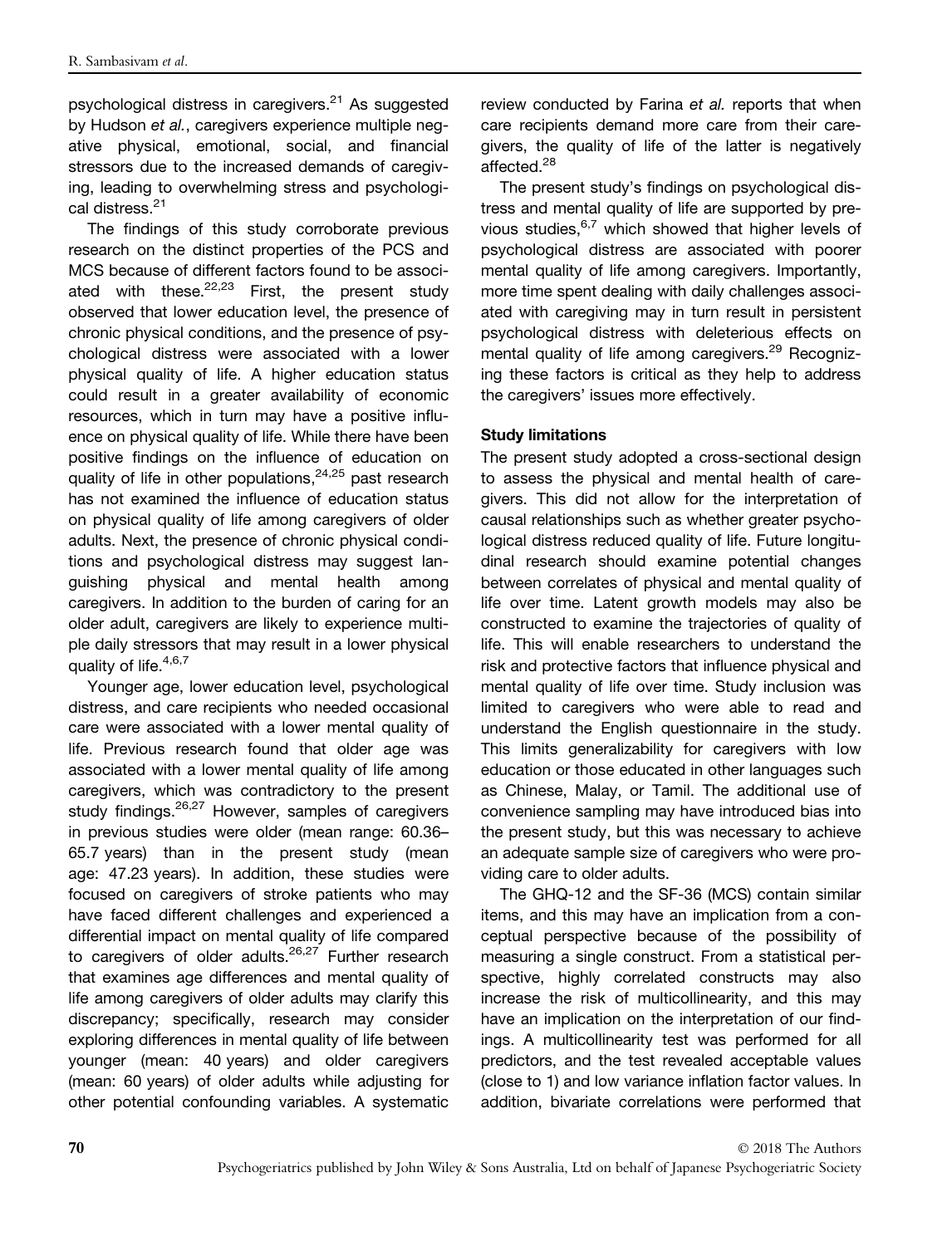showed that the GHQ-12 was significantly and negatively correlated with the SF-36 (MCS) score  $(r = -0.76)$ . The inverse relationship may suggest the presence of two distinct constructs (psychological distress and quality of life). However, it should be noted that both the GHQ-12 and SF-36 are selfreport measures, and future studies should consider the use of structured clinical interviews to corroborate information obtained from self-report measures.

Although the GHQ-12 was able to detect psychological distress within the present sample, it is limited in identifying the prevalence and symptomatology of specific, underlying psychiatric disorders among caregivers. Future research should consider the use of clinician assessment tools to corroborate screening results on the GHQ-12, as they are able to provide more information on the prevalence and symptomatology of specific psychiatric disorders among caregivers. Because more than half of the present sample of caregivers had chronic physical conditions and/or psychological distress, it is imperative to address their physical and emotional needs. The additional stress and burden from ailing physical and mental health may compromise both the caregiver and older adults' safety and well-being. Importantly, persistent psychological distress may worsen over time and develop into psychiatric disorders such as depression and anxiety.<sup>30</sup> Accordingly, chronic psychiatric disorders may negatively affect the prognosis of comorbid chronic physical conditions, which may lead to increased symptomatology, poorer quality of life, and a higher risk of caregiver mortality.<sup>31</sup>Therefore, clinicians should routinely screen caregivers of older adults for psychological distress and recommend early interventions when psychological distress is detected.

Besides screening for psychological distress, clinicians should assess the level of physical and mental quality of life among caregivers and recommend psychosocial interventions for those presenting with low quality of life. Such psychosocial interventions should focus on alleviating psychological distress, which was observed to be associated with both physical and mental quality of life in the present study. While medical care is focused on treating the care recipient, the present study findings underscore the importance of assessing the caregivers' level of physical and mental health. Accordingly, maintaining an adequate level of health among caregivers will translate to a reduction of psychological distress, improved physical and mental quality of life, and the ability to provide better care to older adults in need.

#### ACKNOWLEDGMENTS

This work was supported by the Centre Grant Programme (grant no. NMRC/CG/004/2013). The funding source had no role in the study design, data collection, analyses, data interpretation, or publication of the manuscript. The authors would like to thank all research staff and participants for assisting and participating in this study.

#### **REFERENCES**

- 1 Gavrilov LA, Heuveline P. Aging of population. In: Demeny PG, McNicoll G, eds. The Encyclopedia of Population. New York: Macmillan Reference USA, 2003; 32–37.
- 2 The World Bank. Rapid aging in East Asia and Pacific will shrink workforce and increase public spending. 9 Dec 2015. [Cited 5 Dec 2017.] Available from URL: [http://www.worldbank.org/](http://www.worldbank.org/en/region/eap/brief/rapid-aging-in-east-asia-and-pacific-will-shrink-workforce-increase-public-spending) [en/region/eap/brief/rapid-aging-in-east-asia-and-paci](http://www.worldbank.org/en/region/eap/brief/rapid-aging-in-east-asia-and-pacific-will-shrink-workforce-increase-public-spending)fic-will[shrink-workforce-increase-public-spending](http://www.worldbank.org/en/region/eap/brief/rapid-aging-in-east-asia-and-pacific-will-shrink-workforce-increase-public-spending)
- 3 National Population and Talent Division. A Sustainable Population for a Dynamic Singapore, Population White Paper. Singapore: Oxford Graphic Printers Pte Ltd, 2013.
- 4 Penning M, Wu Z. Caregiver stress and mental health: impact of caregiving relationship and gender. Gerontologist 2015; 56: 1102–1113.
- 5 De Fazio P, Ciambrone P, Cerminara G et al. Depressive symptoms in caregivers of patients with dementia: demographic variables and burden. Clin Interv Aging 2015; 10: 1085–1090.
- 6 Stanley S, Balakrishnan S, Ilangovan S. Psychological distress, perceived burden and quality of life in caregivers of persons with schizophrenia. J Ment Health 2017; 26: 134-141.
- 7 Berglund E, Lytsy P, Westerling R. Health and wellbeing in informal caregivers and non-caregivers: a comparative crosssectional study of the Swedish general population. Health Qual Life Outcomes 2015; 13: 109.
- 8 The WHOQOL Group. Measuring Quality of Life: The Development of the World Health Organization Quality of Life Instrument (WHOQOL). Geneva: WHO, 1997.
- 9 Burton L, Newsom J, Schulz R, Hirsch C, German P. Preventive health behaviors among spousal caregivers. Prev Med 1997; 26: 162–169. [https://doi.org/10.1006/pmed.1996.0129.](https://doi.org/10.1006/pmed.1996.0129)
- 10 Lee K, Yiin J, Lin P, Lu S. Sleep disturbances and related factors among family caregivers of patients with advanced cancer. Psychooncology 2015; 24: 1632–1638.
- 11 Li Q, Loke A. The positive aspects of caregiving for cancer patients: a critical review of the literature and directions for future research. Psychooncology 2013; 22: 2399–2407.
- 12 Subramaniam M, Chong SA, Vaingankar JA et al. Prevalence of dementia in people aged 60 years and above: results from the WiSE study. J Alzheimers Dis 2015; 45: 1127–1138.
- 13 Goldberg DP, Williams P. A User's Guide to the General Health Questionnaire. London: GL Assessment, 2006.